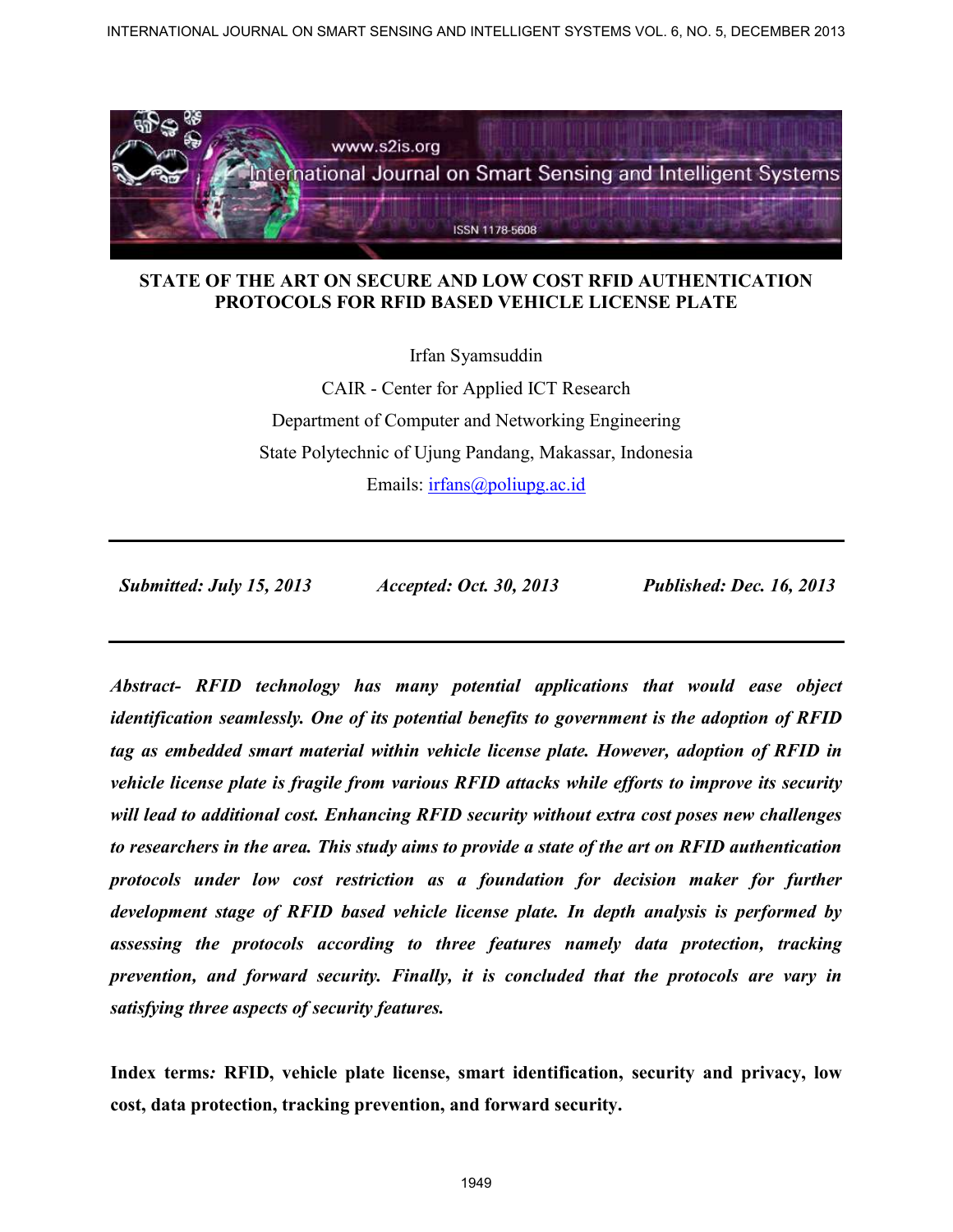### I. INTRODUCTION

Radio Frequency Identification (RFID) is a technology to simplify automatic identification of objects with electromagnetic fields. In general, RFID tags can be divided into two categories, active and passive. Active tags require a power source, while passive ones do not rely on power source. This paper interests on passive tags because the tags do not require batteries and low production and maintenance cost. In addition, they also have an indefinite operational life and are small enough to fit into a practical adhesive label.



Figure 1. RFID communication model

Generally, RFID systems consist of Radio Frequency Identification (RFID) tags and RFID readers. While RF tags operate as transponders, RF readers act as transceivers. In case of a more complex application, a database server is required to store information comes from both transponders and receivers sides [1].

The bandwidth for RFID communication systems is relatively low in several kBit per second. Although this is very small compared to other wireless technologies, recent modes offer higher data rates due to only small data is exchanged with a single tag. The bandwidth is more appropriate to perform scanning to all tags in the operation range of a reader within a short time [5].

Low cost RFID is attractive for wider implementation (replacing magnetic stripe cards and classical contact smartcards) in logistics, point-of-sale checkouts, animal identification, item management in libraries, and waste management [2]. In addition, more sophisticated RFID tags are used for higher value items in more complex applications such as ticketing, electronic purse, key, access control for various facilities, and even for human body [2,34].

In this paper, author look at its potential application in vehicle management in developing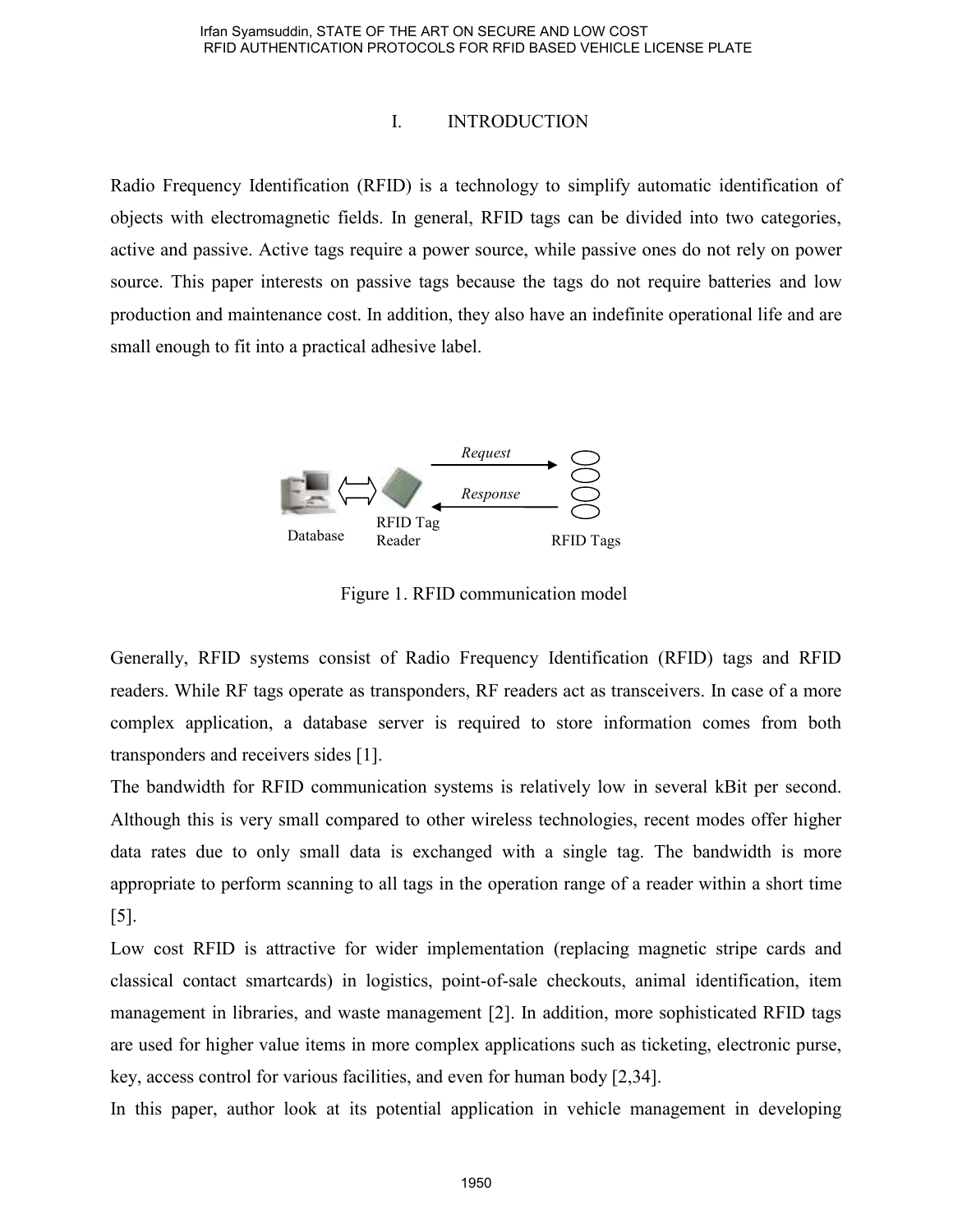countries by embedding RFID tag within vehicle license plate. Hwang, et.al [33] describes various techniques used to design a prototype of RFID based vehicle license plate in 900 MHz band. Through such innovation it is believed that government will have a better automatic public vehicles management while simplify road toll and it also may be used as anti-theft device for vehicles [31,32].

The issue is low cost RFID tag difficult to provide strong security and privacy mechanism, while improving high level of security will lead to increasing of RFID cost. Leaving government in developing country to adopt low cost and unsecure RFID tag to deal will public vehicle management will eventually result in security and privacy issues in the future.

Therefore, it is important to look at state of art on RFID authentication protocols that compromise security mechanisms in one hand and keeping low cost of RFID tag production on the other hand. This review provides foundation for academia, professionals and government policy makers to decide which protocol to be adopted in the future.

In the second section, several RFID attacks and its characteristics are described. Section 3 serves as literature review for several RFID authentication protocols under low cost boundaries. In addition, in depth evaluation of the protocols based on three security and privacy perspectives namely data protection, tracking prevention, and forward security are given in section 4. Eventually, conclusions and future research direction are drawn in the last section. INTERNATIONAL JOURNAL ON SUART SCHEMA AND INTELLIGENT SYSTEMS VOL. 8, NO. 5, DECEMBER 2013<br>
countries by embedding RFID tag within vehicle locuse plate. Howing, et all [33] disorreles<br>
various techniques used to design a p

# II. RFID ATTACKS

Attacks on RFID technology has been a hot area of research. Inherently, RFID was designed with lack of security and privacy mechanism which eventually leads to different types of attack. This paper classifies these attacks according to the location where the attacks occur. In this regard, attacks location are categorized into air interface, reader, and systems.

A. Attacks on the Interface

RFID suffers from this kind of attack which occurs on the interface. Examples of this type are eavesdropping, jamming, relay and replay attacks. Eavesdropping is considered as basic threats to RFID systems. In this case, eavesdroppers could impersonate a target tag without knowing the tag's internal secrets. The eavesdropped information could for example be used to collect privacy sensitive information about a person [12][13].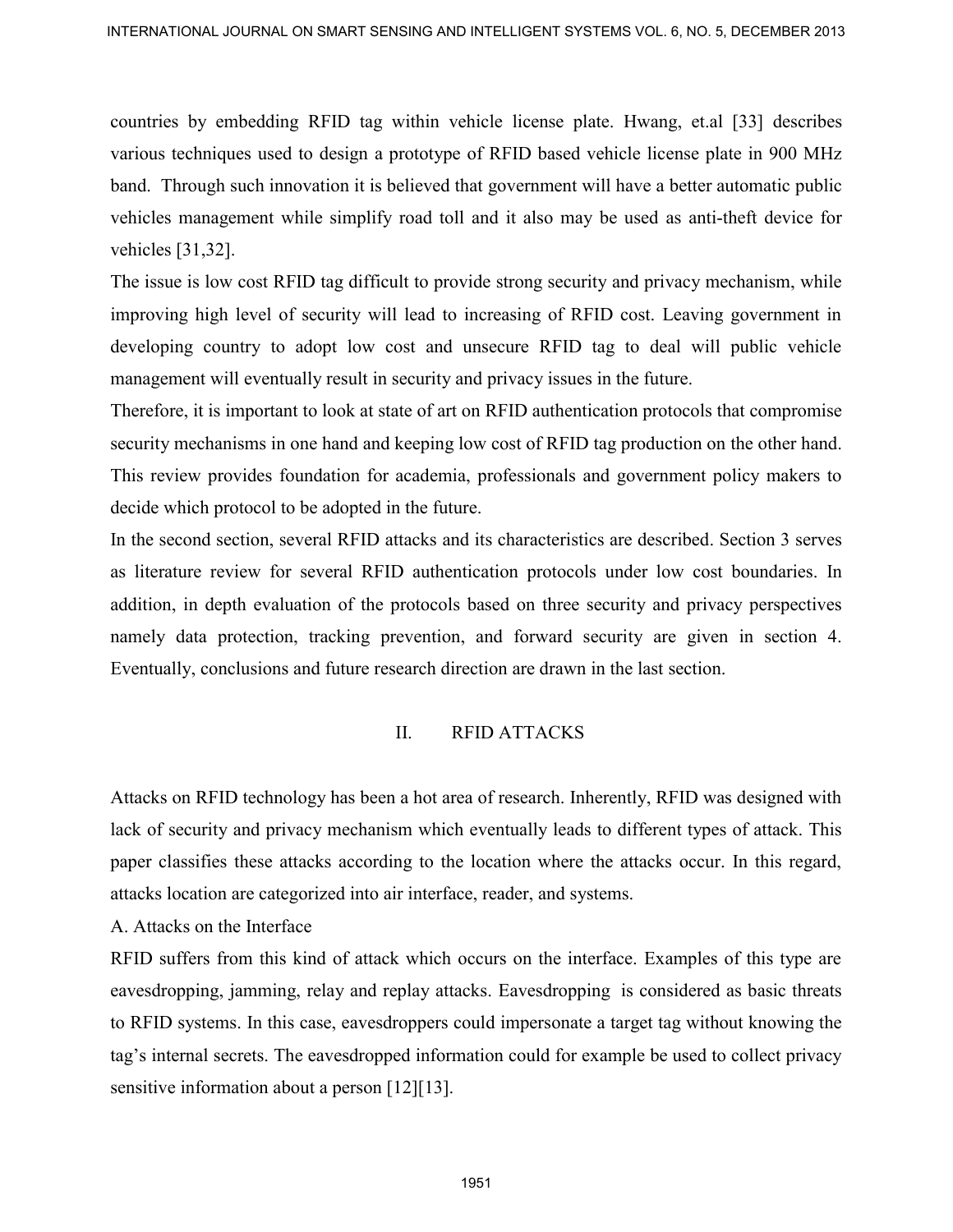Jamming attack means a deliberate attempt to disturb the air interface between RFID reader and tag and thereby attacking the integrity or the availability of the communication. This could be achieved by powerful transmitters at a large distance, but also through more passive means such as shielding. As the air interface is not very robust, even simple passive measures can be very effective [14].

A relay attack [15] for contactless cards is similar to the well known man-in-the-middle attack. In this type of attack, attacker sits in the middle of two ways communications and receives data from with both the reader and the victim's card. It is proven that this kind of attack also able to collect sensitive information of the RFID users.

In contrast to relay attack, in replay attack an attacker reuses communications from previous sessions to perform a successful authentication between a tag and a server. If a valid RFID signal can be intercepted and the data is recorded, this data can later be retransmitted to the reader. Because the data appears valid, the system accepts it and therefore users' information can be gained inappropriately. [16]

# B. Attacks on the Readers

In contrast to previous type of attack, the main target of this kind of attack is the reader. It attempts to falsify reading processes. Physical attack is an example of this type. It is the most common and considered as the most traditional attack which may lead to denial of service attack if the RFID tags are removed or broken. Unauthorized person could remove tags or put in foillined booster bag that will block RFID reader's request and temporarily deactivate the tag.

Another example of attack is falsifying reader ID. In a secure RFID system the reader must authenticate to the tag. Illegal reader may falsify reader ID by faking the "identity" of an authorized reader. In this case, an attacker able to read the data with his own reader, although such an attack can be "very easy" to "practically impossible" to carry out which is depending on the security measures in place.

# C. Attacks on the Systems

In this category, attacks fall into three types, flooding attack, RFID exploit and RFID worm and virus. Flooding attack is performed against the database systems of RFID. If it is flooded with useless data then it will lead to denial of service attack. An attacker could attach RFID on other items causing RFID system to record useless data which will flood an RFID system with more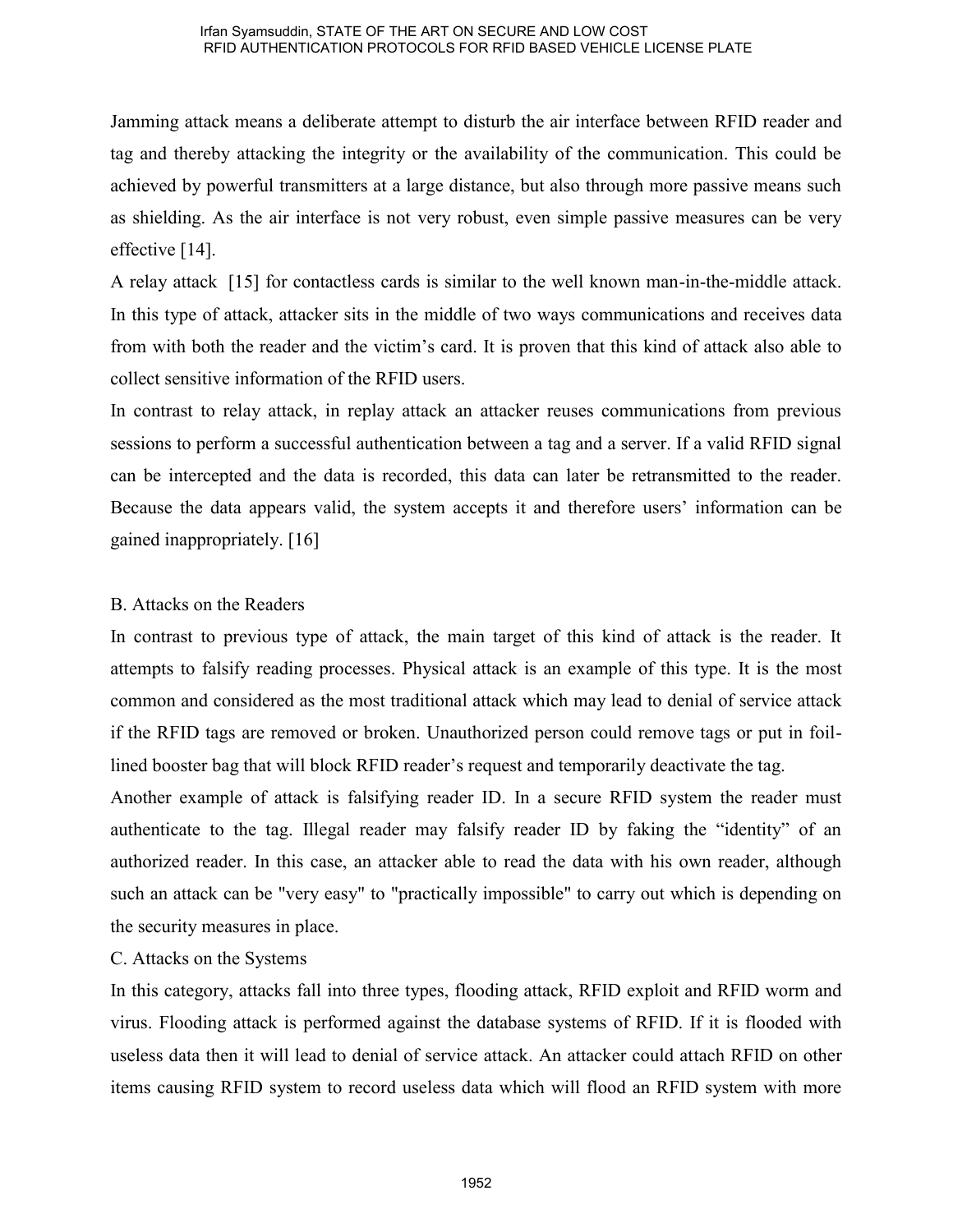data it can handle.

RFID exploits are attack on RFID which is similar to software in general such as buffer overflows, code insertion and SQL injection. RFID worms and Viruses on the other hand is malicious code which is basically an RFID exploit that downloads and executes remote malwares. A worm could propagate through the network or through tags. Similarly, an RFID virus starts with malicious content of a tag. When the tag is read out, this initiates a malicious SQL query which may disturb the database in the back office. This type of attack already has been demonstrated.

In order to deal with the attacks, researchers have put their best efforts to design and test RFID authentication protocols in various ways. In the case of developing country, since decision to embed RFID tag within vehicle license plate is significantly depend upon minimum cost of implementation, finding appropriate security solution under low cost circumstances is essential for decision makers.

# III. LOW COST RFID AUTHENTICATION PROTOCOLS

Increasing RFID security and privacy threats in the past decade have resulted in tremendous number of authentication protocols. However, increasing security and privacy mechanisms usually leads to increase of RFID tag cost. This is considered as a very challenging task where the protocol should provides strong RFID authentication mechanism within the low cost limitation. Low cost RFID tags are very limited devices with very constrained (less than 1K logic gates to security related tasks) computationally.

In current literature [35], there are nine protocols that strictly consider low cost boundaries while offering robust security and privacy mechanism in various ways. They are One Time Password introduced by Juels, et.al [2] with a simple XOR operation. External Re-Encryption as proposed in [4] which utilize simple public key cryptosystem, Hash-based Authentication developed by Ohkubo et al. [7], Blocker Tag as a simple RFID tag blocking mechanism offered in [3], Extended Hash-lock by Weis et al. [8], Hash-based Varying Identifier as another protocol with hash function proposed in [5], Improved Hash-based Varying Identifier as proposed in [9] which focus on preventing "man in the middle" attack under low cost RFID circumstances, Mutual Authentication protocols as presented in [10,11,28], Ultra Lightweight method which was INTERNATIONAL JOURNAL ON SINART SCHEME AND INTELLIGENT SYSTEMS VOL. A NO. 5, DECEMBER 2013 data at each stand.<br>
INTED explosive stands and SOC Lipcicular, RETID worses and Vittories on the tothe hand is buffer mathematic a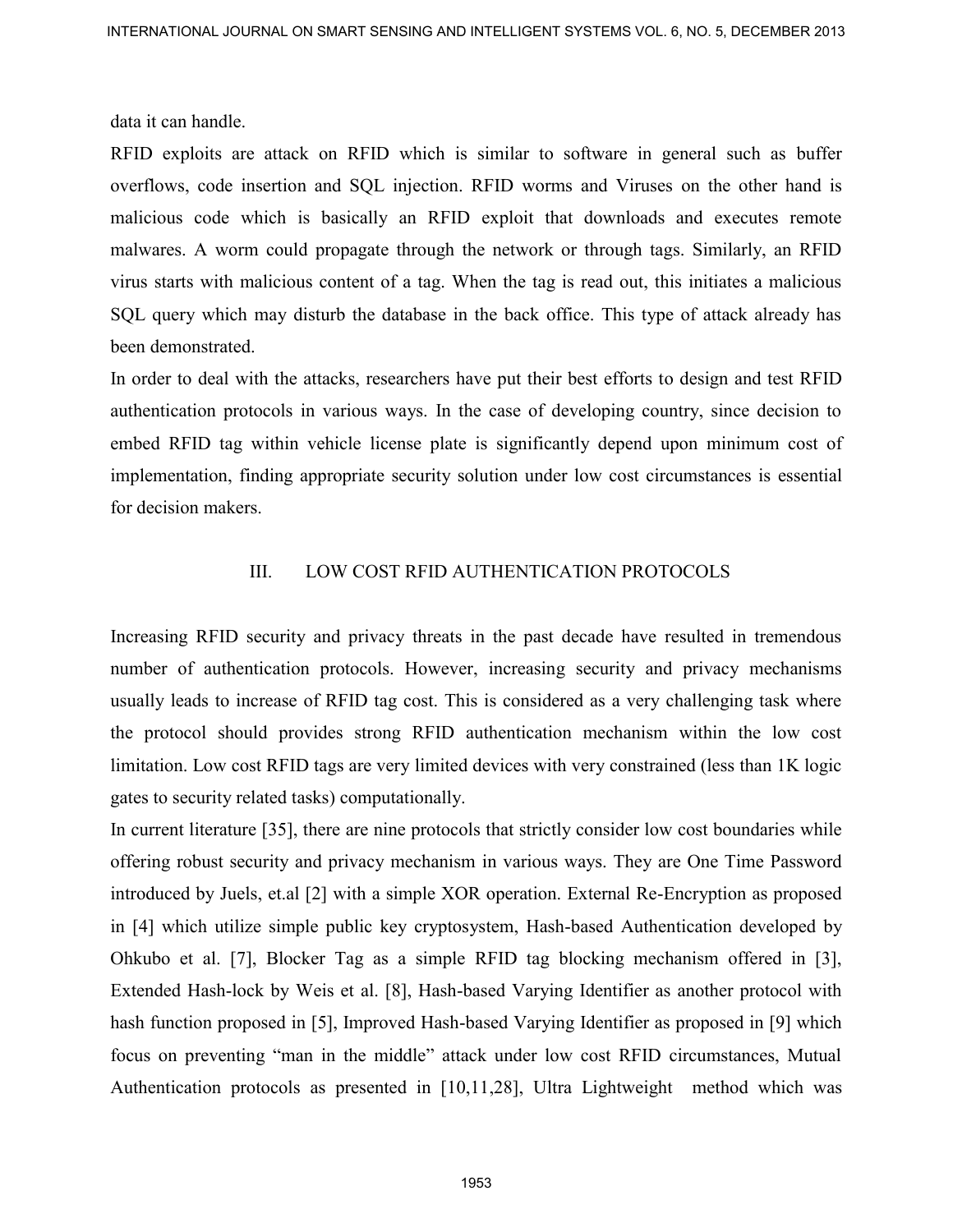introduced by Peris-Lopez *.* [24,26,27]. In depth discussion and analysis the protocols mentioned above are provided in the following sections.

# IV. ANALYSIS AND DISCUSSION

In this section, assessment of the low cost authentication protocols will be based on three main security and privacy features namely data protection, tracking prevention, and forward security. The term of data protection refer to ability to maintain data confidentiality and privacy of tag bearers. While tracking prevention refers to protection capability of location privacy of tag bearers, and forward security means ability to preserve history even after the secrets or keys have been exposed.

A. One-time Pad based on XOR

This method was proposed by Juels [2]. It requires a very simple XOR operation, therefore low computational cost for RFID is satisfied. A reader (or a back-end server) has the common list of randomly generated key for each tag. The reader and the tag find that both of them have the same key of the key list with several message exchanges between them. Then, the tag transmits its ID to the reader. However, this method needs several message exchanges for authentication between the tag and the reader. Besides, the common key list must be refreshed to guarantee the security. Although it seems provide appropriate tracking protection, it could not satisfy data privacy protection. Another limitation is that the protocol does not provide forward security. These are problems for implementation and system efficiency.

Illustration of passive attacks on XOR based RFID protocol is presented in [36].

If *n1*, *n2 mod*  $96 = 0$ 

Then

*MixBits(0 mod 96,0 mod 96)=0 mod 96*   $C = ROT (ROT (n3 + K1^* + \pi + n1', n3) + K2^* \oplus n1', n2) \oplus n1'$ In case that *n1, n2, n3, n1' mod 96* all become ZEROs Hence  $C = K1^* + \pi + K2^*$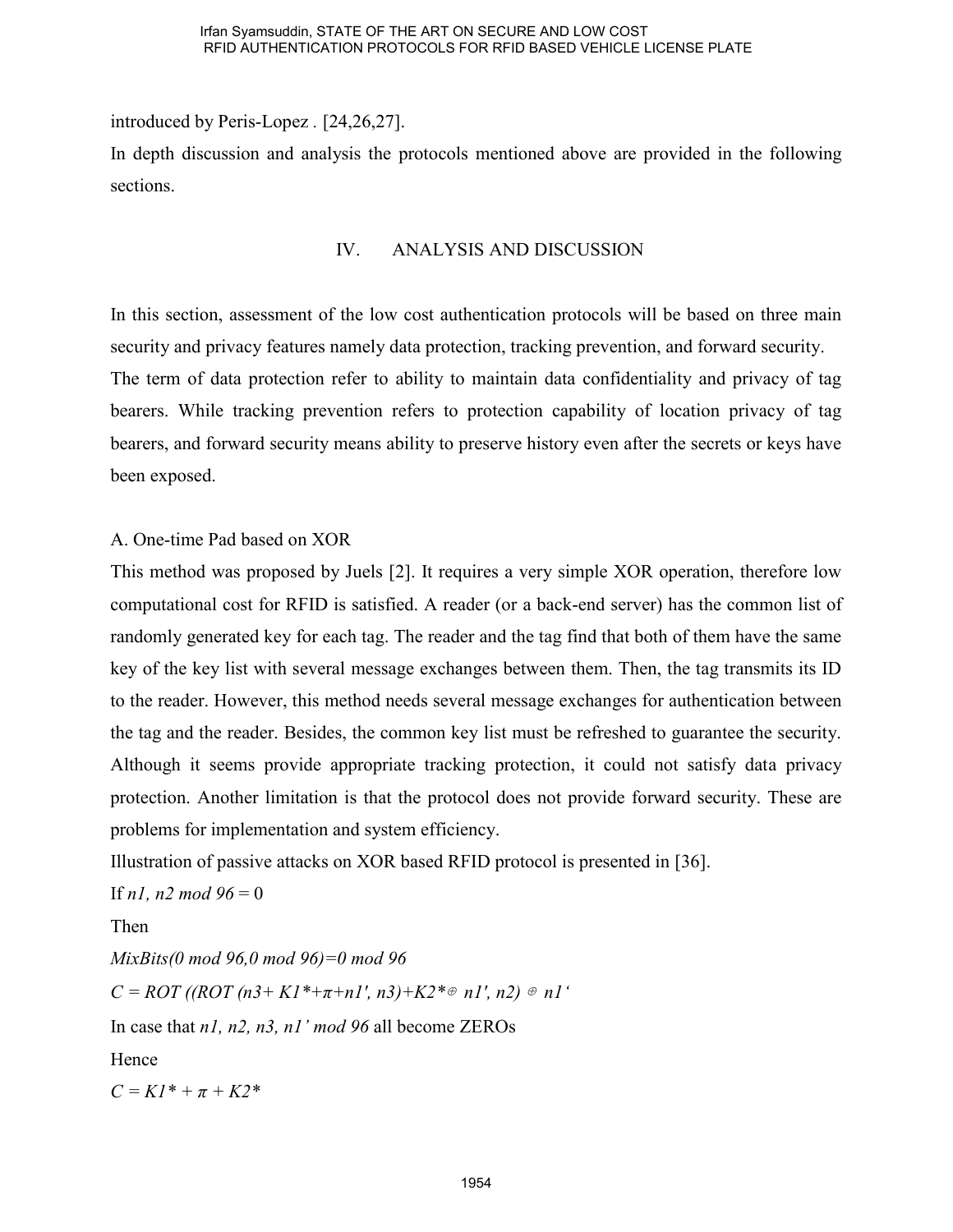INTERNATIONAL JOURNAL ON SMART SENSING AND INTELLIGENT SYSTEMS VOL. 6, NO. 5, DECEMBER 2013  
\n
$$
K1*+K2* = C-π
$$
\nSimilarly  
\n
$$
D = ROT((ROT(n2+K2*+ID+n1', n2)+K1*+n1', n3)+n1'
$$
\n
$$
= K1*+ID+K2*
$$
\nThen 
$$
K1*+K2* = D-ID
$$
\n
$$
ID5*next = ROT((ROT(n1'+K1*+ID5+n2', n1')+K2* * n2', n3) \neq n2'
$$
\n
$$
= K1*+ID5+K2*
$$
\nAt = 
$$
N(1) = D - CD*T
$$
\nAs a result 
$$
ID = D - CD*T
$$
\nAlso 
$$
ID = D - CD*T
$$
\nAlso 
$$
ID = D - CD*T
$$
\nAlso 
$$
ID = D - CD*T
$$
\nAlso 
$$
ID = D - CD*T
$$
\nAlso 
$$
ID = D - CD*T
$$
\nAlso 
$$
ID = D - CD*T
$$
\nAlso 
$$
ID = D - CD*T
$$
\nAlso 
$$
ID = D - CD*T
$$
\nAlso 
$$
D = CD*T
$$
\nThis 
$$
N
$$
\nWhile observing the external exchanged public messages, if two successive authentication sessions satisfy final equation, then the secret value of ID is compromised and will be easily obtained by attacker [36].  
\nB. External Re-Fneryption Scheme was proposed in [14]. This method is aimed at protecting RFID containing the data in the same area, but the same as a low cost protocol since it only utilizes two main mechanisms to authenticate RFID communications. First, tag data is re-encrypted when a user requires using the data transferred from an external unit. As public key encryption needs high computation cost, a tag cannot process for itself. Thus, if this job is generally proposed by a reader. Second, each tag data is randomly shown until next session, the attacker eavesdrop the tag data cannot trace the tag for long-term period therefore, data privacy protection is guaranteed. B However, this method has limitations to frequently refresh each tag's data since the encrypted ID stored on tag is constant so that user location privacy is compromised. Therefore, it does not fully protect users' privacy. In addition, forward security is not covered by this protocol. C. Hash Chain-based scheme  
\nOkkubo et al. [7] proposed a hash-based authentication protocol. The aim of the protocol is to provide better protection of user privacy with the basic concept of refreshing the identifier of the

While observing the external exchanged public messages, if two successive authentication sessions satisfy final equation, then the secret value of ID is compromised and will be easily obtained by attacker [36].

# B. External Re-Encryption Scheme

External Re-Encryption Scheme was proposed in [14]. This method is aimed at protecting RFID security by using public key cryptosystem. This scheme is considered as a low cost protocol since it only utilizes two main mechanisms to authenticate RFID communications.

First, tag data is re-encrypted when a user requires using the data transferred from an external unit. As public key encryption needs high computation cost, a tag cannot process for itself. Thus, this job is generally processed by a reader.

Second, each tag data is randomly shown until next session, the attacker eavesdrop the tag data cannot trace the tag for long-term period therefore, data privacy protection is guaranteed. B However, this method has limitations to frequently refresh each tag's data since the encrypted ID stored on tag is constant so that user location privacy is compromised. Therefore, it does not fully protect users' privacy. In addition, forward security is not covered by this protocol.

# C. Hash Chain-based Scheme

Ohkubo et al. [7] proposed a hash-based authentication protocol. The aim of the protocol is to provide better protection of user privacy with the basic concept of refreshing the identifier of the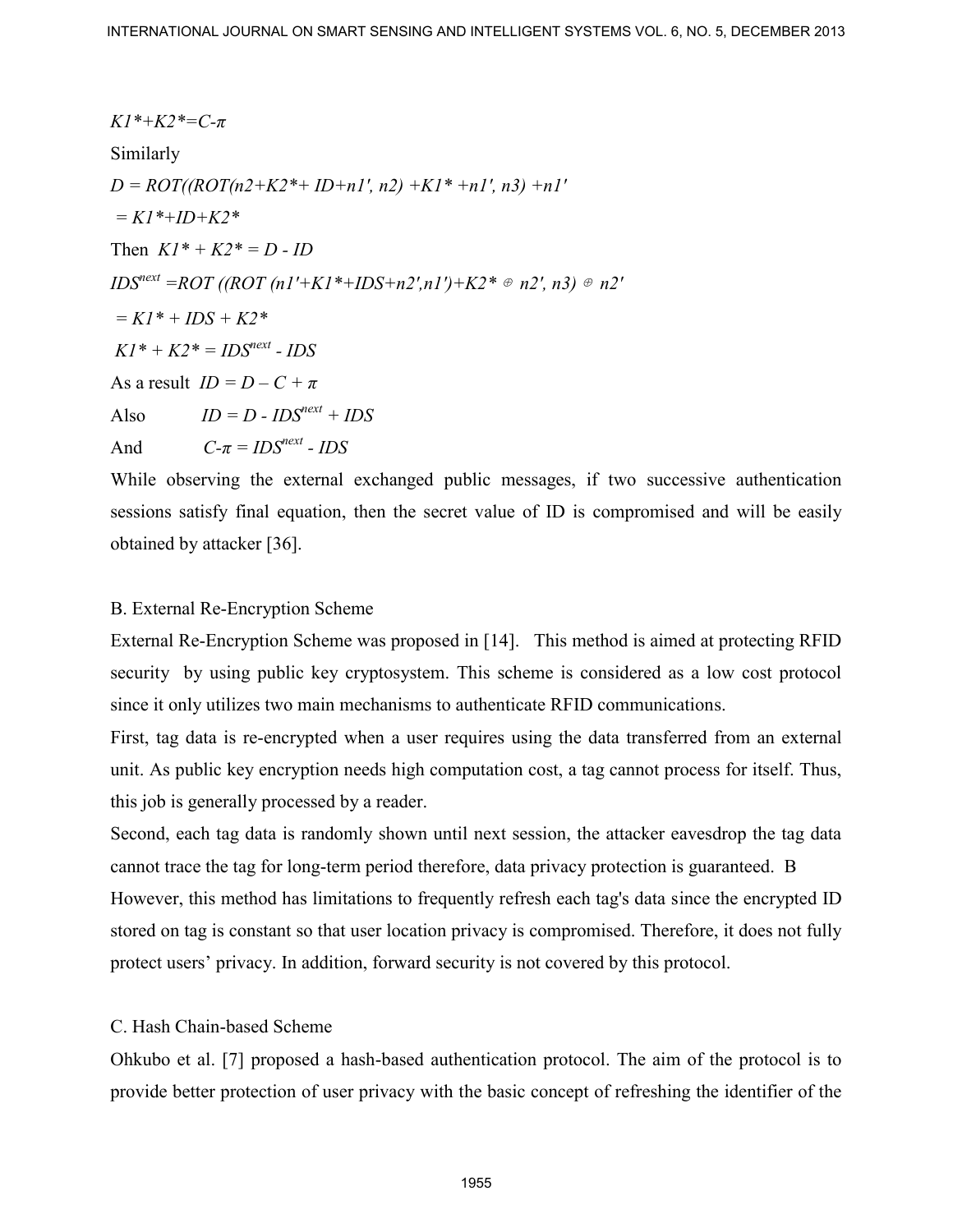tag each time it is queried by a reader. The protocol changes RFID identities on each read based on hash chains. Hash chain method is used in this two ways communication of RFID tag. This work was adopted in [30] by enhancing unilateral randomly authentication protocol using oneway hash function. Even though the protocol does not require a random number generator, it seems satisfy data protection of RFID tags as well as provides adequate tracking prevention. However, this protocol is flawed to certain replay attacks which makes it difficult to guarantee forward security.

# D. Blocker Tag

This protocol was introduced by Juels, et.al. [3]. The approach uses an individual tag, namely blocker tag for each tag and according to its purpose. To protect a tag's data, the blocker tag responses for attacker's request to get the tag's data. The response from the blocker tag is not for the tag but all tags. Thus, the attacker cannot distinguish the tag's data. This method basically uses binary tree walking protocol as a collision-avoidance mechanism as can be seen in figure 1.



Figure 2. Concept of binary tree walking

Using the binary tree-based protocol, this method has advantages that the range of protecting tags can be efficiently specified into specific area of the binary tree [3]. Doing so, the area of protecting tags is divided into multiple privacy zones and the performance of tree walking can be efficient. This method also provides zone policy to apply protection policy according to various purposes. This method is currently considered as a practical solution for the existing RFID privacy and security protection by adequately maintain tracking prevention and forward security. Problem is that additional blocker tag is needed for every tag and it is susceptible whether tag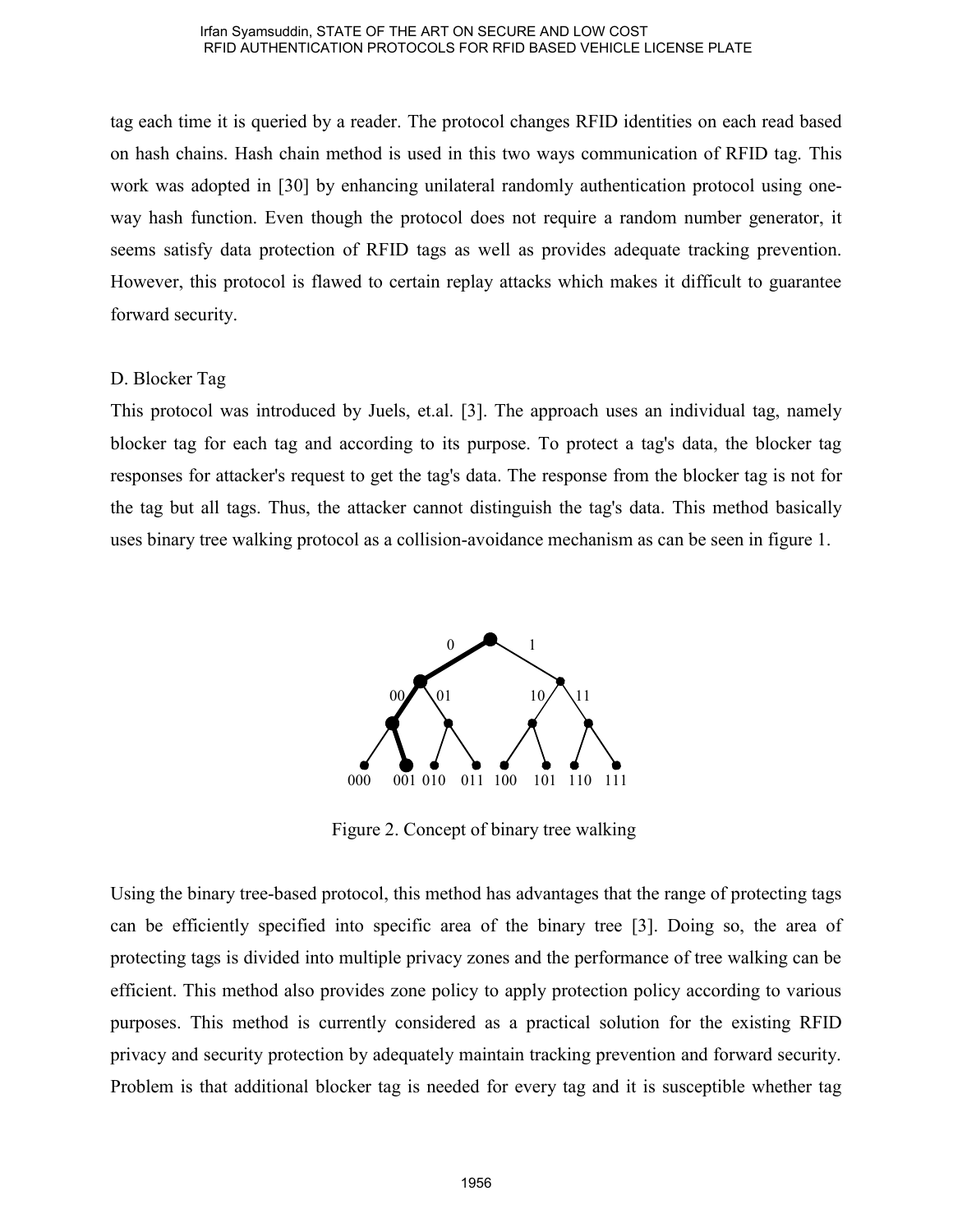bearers strictly follow to attach the additional tag which could pose user privacy.

### E. Extended Hash-lock Scheme

The next RFID protocol with low cost constraint is called Extended Hash-lock. It is an authentication scheme introduced by Weis [8] in 2003. It was actually developed in two types, namely hash-lock and extended hash-lock schemes. However, the last name is widely used to identify this unique protocol. Both protocols employed different ways of hash functions.

As can be seen in figure 3, hash-lock scheme uses a back-end server to store keys k in its database for all tags. Each tag unique key with metaID =  $h(k)$  as its key. The tag transmits metaID as a response to a reader's query to the tag. Unfortunately, this protocol fails to overcome eavesdrop attacks since metaID is always constant which opens tracing problem. Therefore, location privacy of tag bearers is compromised. INTERNATIONAL JOURNAL ON SINART SCHEIDA AND INTELLIGENT SYSTEMS VOL. A NO. 5, DECEMBER 2013<br>
Determs strictly follow to strictle the additional tag which could pose user privacy.<br>
T. D. next. RFID protocol with low cost c



Figure 3: Hash-lock Scheme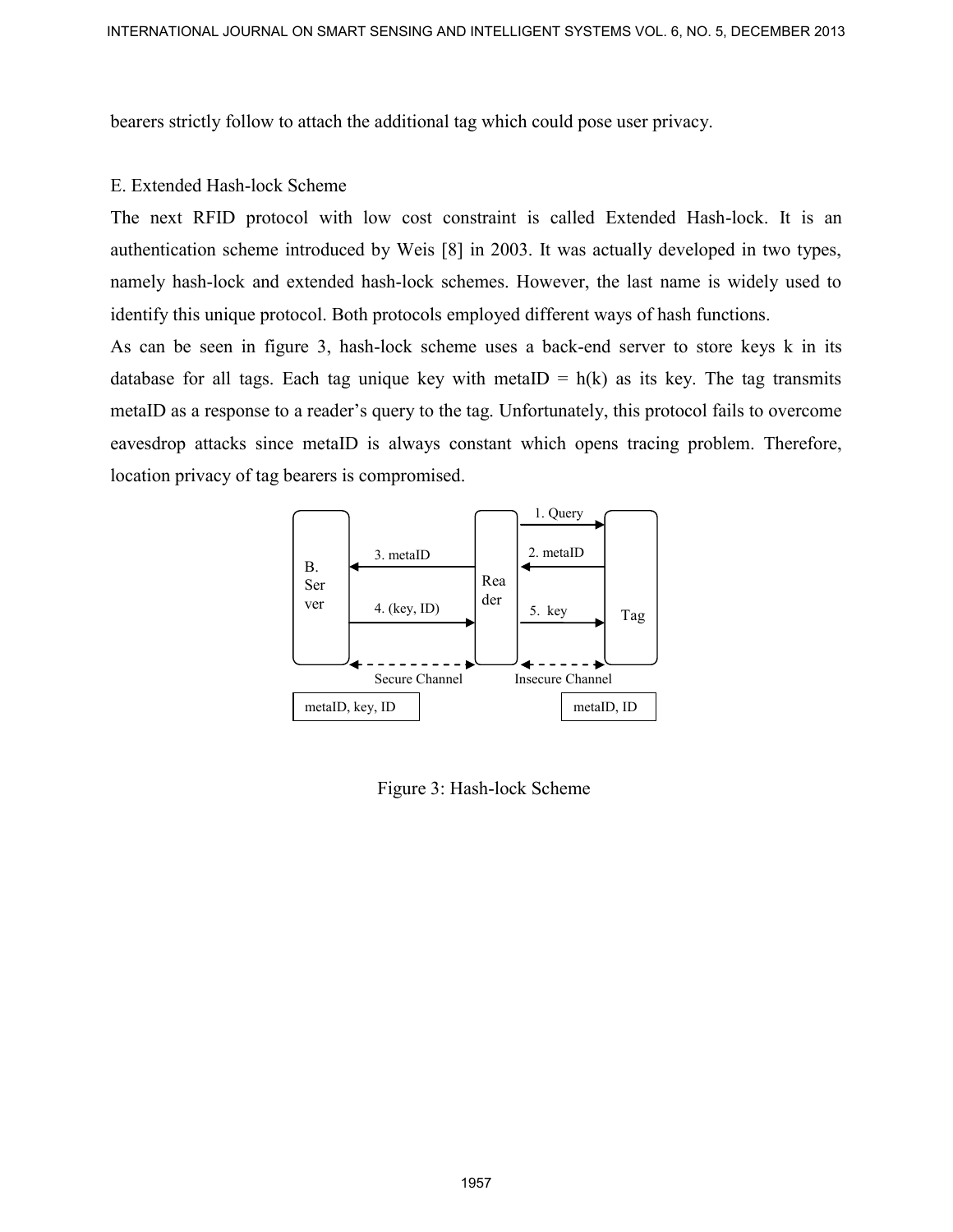

Figure 4. Extended Hash-lock Scheme

On the other hand, extended hash lock protocol [8] provides a unique method to overcome the tracing problem. Figure 4 shows what they called as extended hash-lock scheme. In this scheme, they introduced a tag with random number generator to randomize metaID value. The tag picks pseudo random number r uniformly and calculates *c=hash(IDjjr)* as the tag's unique identification for every session. The tag transmits its c and r to a back-end server by way of the reader. The server sends the unique identifier of the tag comparing c with the construction of r and all IDs that is stored in database of the server, then the server authenticates itself by sending the unique identifier, ID back to the tag.

Although this scheme provides strong authentication and prevents from the replay attacks, the tag can be traced if the tag's ID is exposed. In addition, an adversary can query a tag to get a tag's valid message pair (c; r). Later on, the attacker can impersonate that tag to a legitimate reader. As a result, the protocol could not fully satisfy data protection and forward security issues.

# F. Hash-based Varying Identifier

Another hash-based approach is hash-based varying identifier proposed by Henrici and Muller [5]. Their scheme also adopts a hash function and a random number generator, but a pseudo random number is generated by a back-end server and transmitted to the tag for every interrogation to make the tag's queried identifier random and preserve location privacy.

They assume that the communication channel between tags and readers is insecure, while the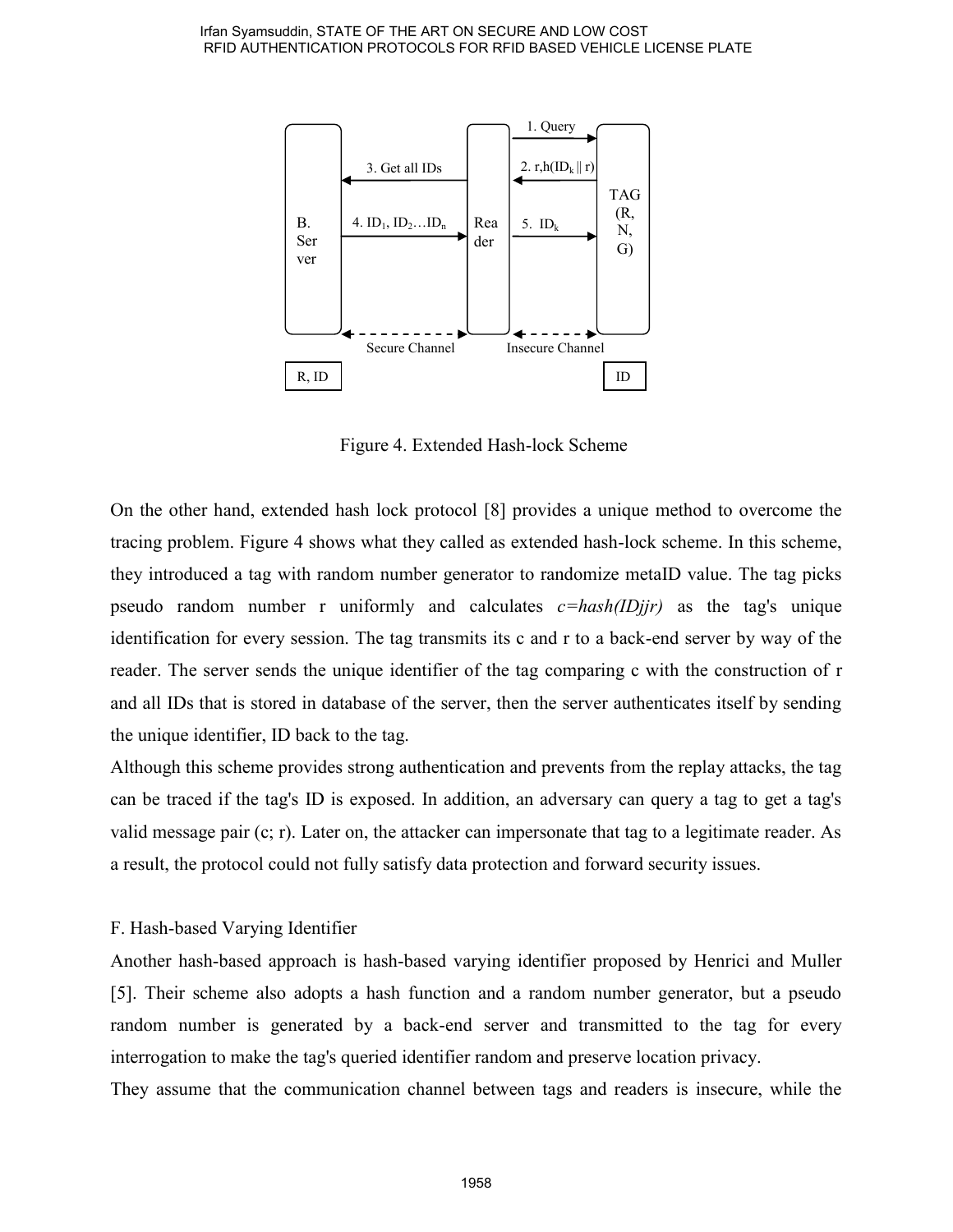communication channel between readers and back-end databases is secure. A tag has only a unique identifier and remaining original data used for applications stored and controlled in a back-end database.



Figure 5: Hash-based Varying Identifier

Figure 5 shows the overall system architecture of this protocol is quite similar to that of other previous works. In server side, DataBase-ID is exist and is set according to the database which will be in charge of the tag and ID, TID and LST of a tag. These are set to a random value initially. A corresponding row in the database ID, TID and LST is similar to the tag. Then HID is set to h(ID) and is used as a primary index. The database manages a pair of record to guarantee message recovery for any data loss using AE fields which pointing each other.

This protocol basically focuses on securing location privacy problems by making a tag's ID randomized in every interrogation. However, location privacy of tag bearers is compromised since the response of tag is constant until the next authentication session. Therefore, attackers able to track tag bearers whose tags are long-distance from readers and scarcely have chance to be queried.

Yet, by employing TIDs, the replay attacks cannot compromise the scheme since tags and backend servers are mutually authenticated in every single interrogation. Errors in message transfer can be detected and the scheme is reliable for data loss since it can provide the data from the previous record. In short, forward security is not well provided.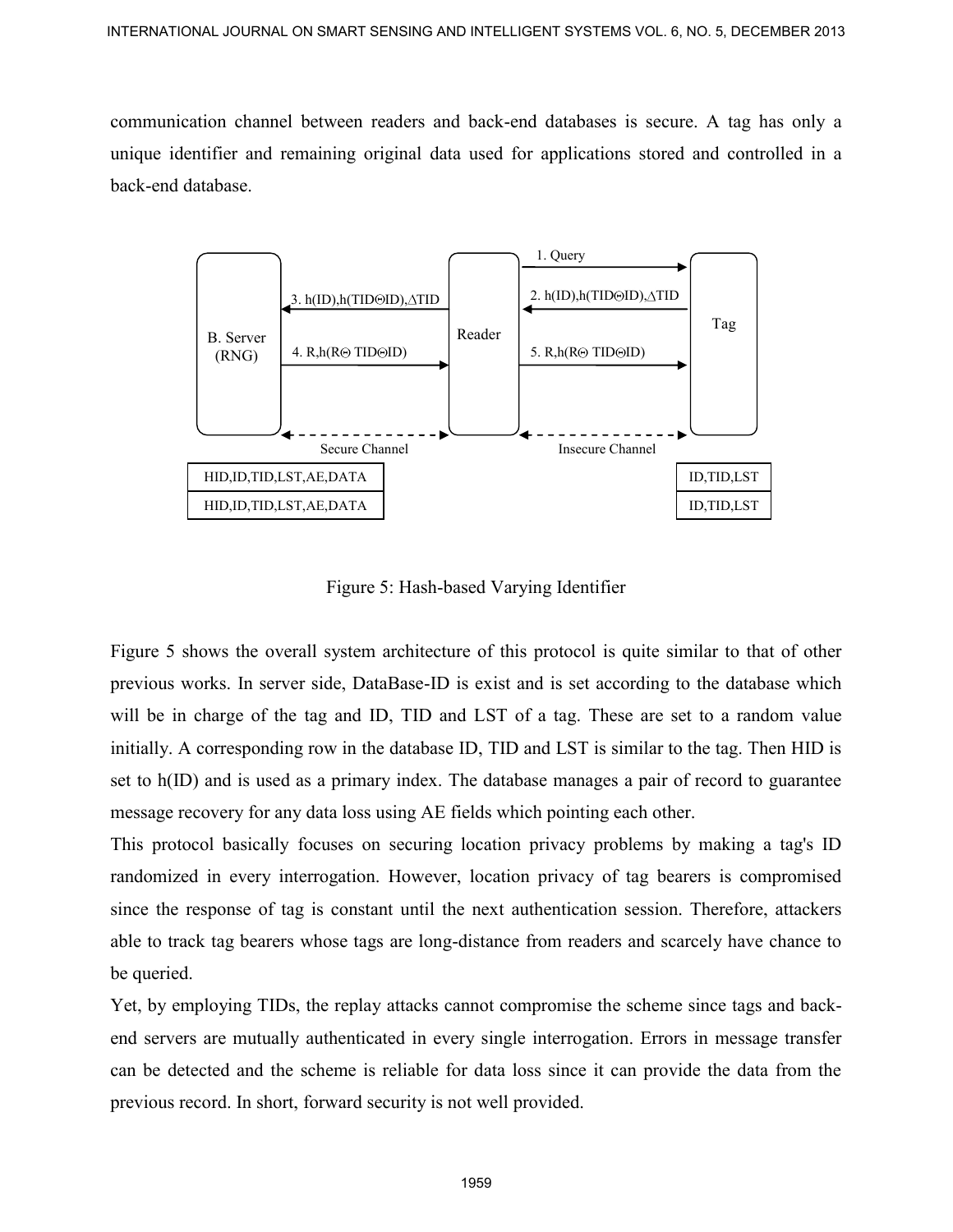G. Improved Hash-based Varying Identifier

Hwang et al. [9] proposed an improved authentication protocol of hash-based varying identifier. The main difference between this protocol and the previous ones is that a reader utilizes what is called a random number generator (RNG) to protect the man-in-the-middle attack.



Figure 6: Improved Hash-based Varying Identifier

The above graph shows the overall protocol of Improved Hash-based Varying Identifier. In every query, the reader sends a pseudo-random number, S, to the tag. Then the tag replies h(ID) for finding the record of a back-end server and half of a new identifier,  $hal<sub>f</sub>(R)$  (R = h(ID||S). Then, the reader forwards h(ID), hal $_{\text{fl}}(R)$ , and S. At the back-end server, h(ID) is used to find the corresponding record and ID is obtained for authentication process. With stored ID and S received from the reader, the back-end server can calculate  $R' = ID||S$  and also the tag can be authenticated by comparing  $hal_{fl}(R')$  with the value of  $hal_{fl}(R)$  from the tag. If the authentication is successful, then the remaining job is updating ID of the record to a new ID  $= R'$  and h(ID) to h(R0), and then updating AE fields of the pair of record to reference each other. Then, the back-end server replies  $\text{hal}_{fL}(R)$  with tag

data to the tag by way of the reader. With halfR(R), the tag can check whether the reply message is valid or not. If the process is successful, the tag and the back-end database updates its ID  $\leftarrow$  ID  $\oplus$  (R||R) since they assume the hash function of this protocol is h : {0; 1}\*  $\rightarrow$  {0; 1}<sup>0.5L</sup> and R generated by this hash function is 0.5L bits.

Unlike previous protocols, this one changes the location of a R.N.G. from a back-end server to a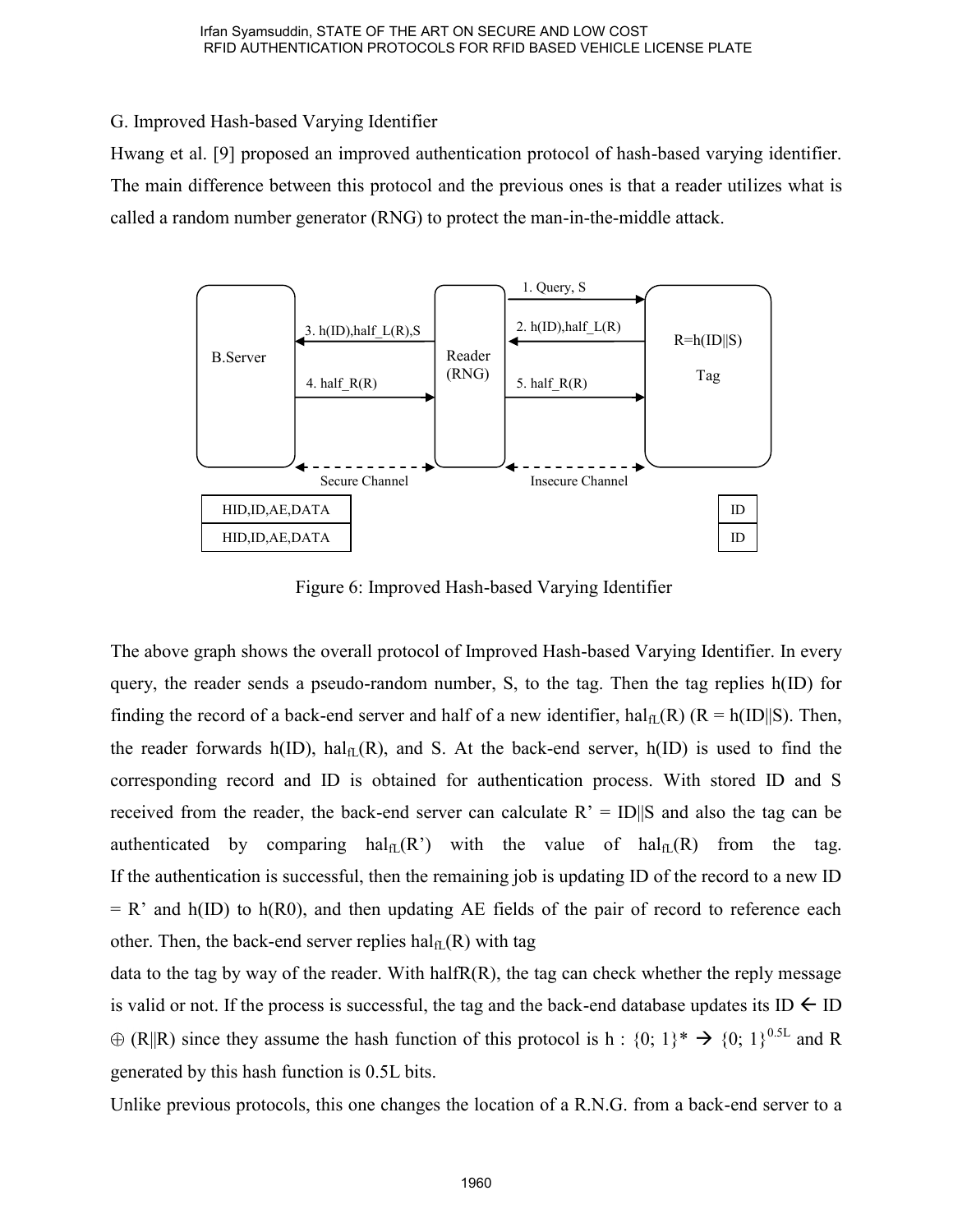reader as a new model. As a result, this scheme needs only 1*l*-field for a unique ID and its challenge and response phase uses a half length of R ( $R = h(ID||S)$ ) so that its communication performance is more efficient than [7]. The scheme protects the location privacy as a tag's unique identifier is changed in every read attempts. The replay attacks cannot compromise the scheme since tags and back-end servers are mutually authenticated.

However, this scheme is still vulnerable to the man-in-the-middle attack particularly if there is no guarantee that the reader is a trusted party. In short, although the protocol is claimed appropriate to protect traceability of user privacy, the protocol is still suffered from such attacks due to the ID of the tag remains constant until the next authentication session. During this limited period, adversaries can track tag bearers whose tags are long-distance from readers and scarcely have chance to be queried. INTERNATIONAL JOURNAL ON SUNAT SCHEING AND INTELLIGENT SYSTEMS VOL. A NO. 5, DECENDER 2013<br>
Tradict as a new model. As a result, thus scheme needs only 1/-field for a unique ID and its column<br>incompromove is note officient

# H. Mutual Authentication

In [10] Han et al. proposed a new mutual authentication protocol for RFID tags. The RFID reader and tag carry out the authentication based on their synchronized secret information. The synchronized secret information is monitored by a component of the database server. Although, this protocol is claimed satisfies the low-cost requirement of RFID tags, it's highly dependable on back-end database is confirmed as a serious limitation [11].

Highly dependent on database server is criticized in [28]. In reality, connection between the RFID reader and the central database do not always available thus fully relying on a central database means creating a single point of failure, opening up the entire RFID system to denial of service attacks [28].

In addition, two types RFID mutual authentication protocols both without database server was proposed. The first protocol performs challenge and response before sending the tag secret to the reader, whilst in the second version the tag secret is sent in such a way that only an authenticated reader can decrypt it.

This work was then improved in [11] which enable the removal of reliable consistent connections between RFID readers with their database server without the timestamps as can be seen from figure 7.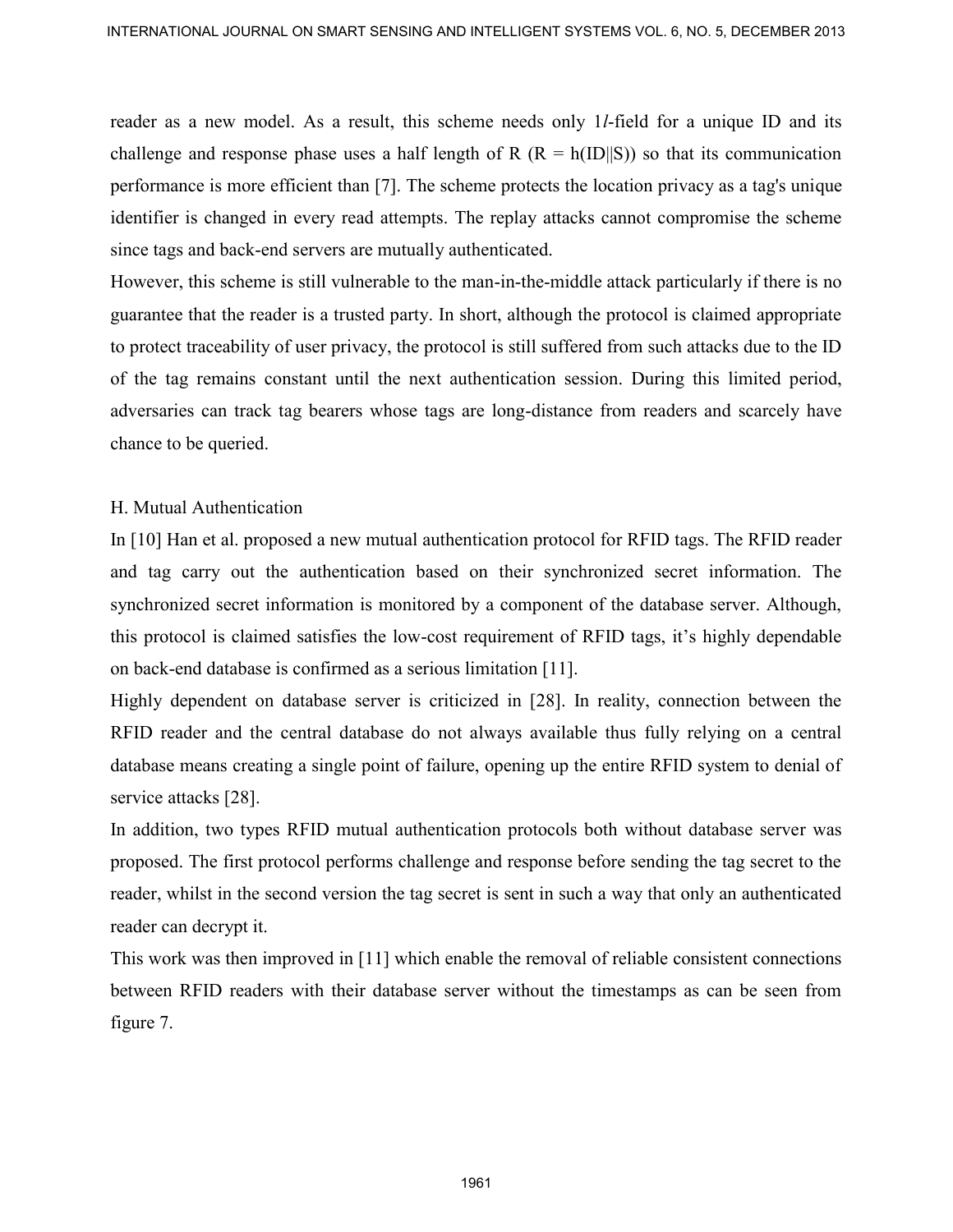

Figure 7. Mutual authentication without database

The protocol enables not only RFID tag to authenticate RFID reader but also the latter to authenticate RFID tag. It is confirmed that the protocol satisfy the requirement of both data protection and tracking prevention [11]. However, we found that it does not fully guarantee forward security.

# I. Ultra Lightweight

While various hash formulas are usually applied to increase RFID security, ultra-lightweight security proposed by Lopez et.al [24],[26],[27] maintain security and privacy of RFID using simple operation. They introduced three protocols namely, Lightweight Mutual Authentication Protocol (LMAP) [24] and Minimalist Mutual-Authentication Protocol (M2AP) [26] and Efficient Mutual Authentication Protocol (EMAP) [27]. Instead of using advanced hash formula, they use XOR, OR, AND, mod 2m.. In general, the protocols use a 480 EEPROM and a 96-bit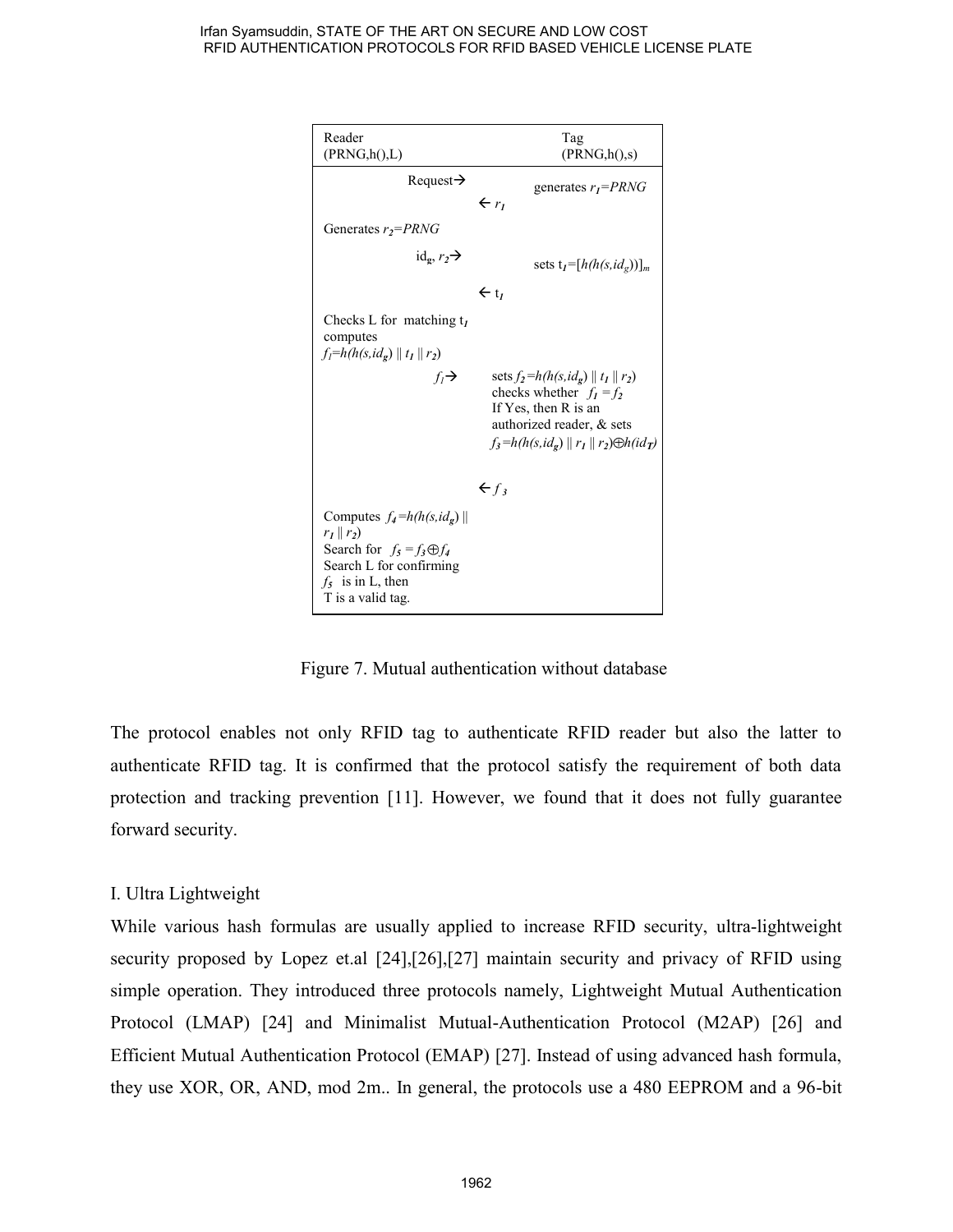key divided into 4 parts updates after each message cycle. Preventing users from privacy location tracking and re-transmission attacks is the key feature of the protocols [24],[26],[27].

# Figure 8. LMAP Scheme

LMAP protocol uses only 300 gates to provide security (see figure 8), the 96 bit key is divided into 4, which produce 4 messages, by which the reader sends A, B, C messages to the tag. To provide authentication, the tag replies with a D message, in accordance with messages A, B, and C [24]. However, there are risks of data forgery and fabrication during transfer [28]. If the final session is concluded irregularly, then the IDS and key values are not refreshed. This will expose identical values by which location tracking is possibly occurs. INTERNATIONAL JOURNAL ON SUNAT SCHEDRA PAD INTELLIGENT SYSTEMS VOL. A NO. 5, DECEMBER 2013<br>
Evg divided into 4 parts updates after each message cycle. Preventing users from privacy location<br>
Inacking and re-framentission

| • Message generation process                                                                             |                                               |
|----------------------------------------------------------------------------------------------------------|-----------------------------------------------|
| $A=IDS_{tag(i)}\oplus K1_{tag(i)}\oplus n1$                                                              | $B=(IDS_{tag(i)} \wedge K2_{tag(i)}) \vee n1$ |
| $C=IDS_{tag(i)}+K3_{tag(i)}+n2$                                                                          | $D=(IDS_{tag(i)}\vee K4_{tag(i)}))\wedge n2$  |
| $E=(IDS_{tag(i)}+ID_{tag(i)})) \oplus n1$                                                                |                                               |
| ■ Key renewal process                                                                                    |                                               |
| $IDS_{tag(i+1)} = (IDS_{tag(i)} + (n2\oplus n1)) \oplus ID_{tag(i)}$                                     |                                               |
| $K1_{tag(i+1)}=K1_{tag(i)} \oplus n2 \oplus (K3_{tag(i)} + ID_{tag(i)})$                                 |                                               |
| $K2_{tag(i+1)}=K2_{tag(i)} \oplus n2 \oplus (K4_{tag(i)} + ID_{tag(i)})$                                 |                                               |
| $K3_{tag(i+1)} = (K3_{tag(i)} \oplus n1) + (K1_{tag(i)} \oplus ID_{tag(i)})$                             |                                               |
| $K4_{\text{tag}(i+1)} = (K4_{\text{tag}(i)} \oplus n1) + (K2_{\text{tag}(i)} \oplus ID_{\text{tag}(i)})$ |                                               |

Figure 9. M2AP Scheme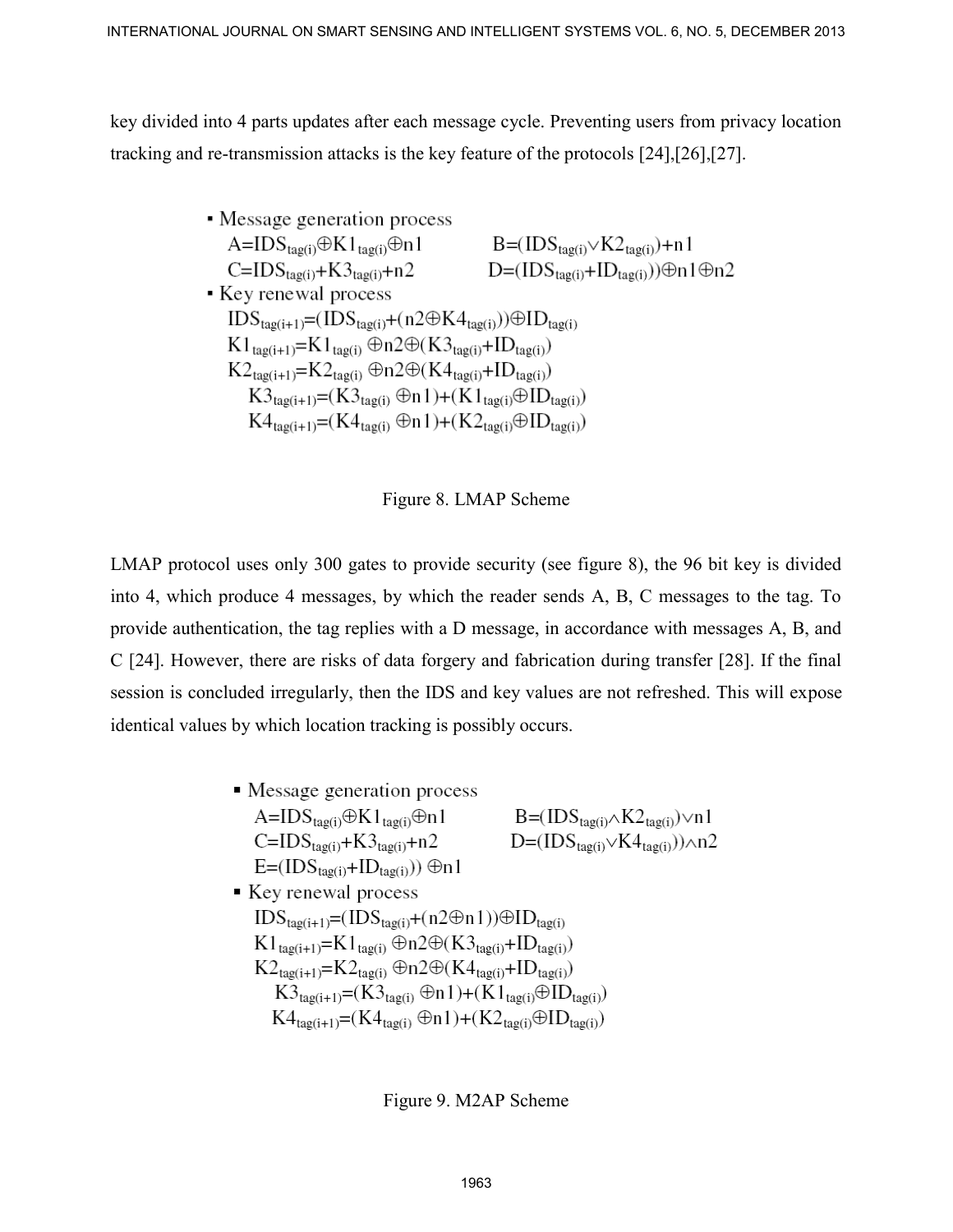Similar to LMAP, M2AP protocol also employs 300 gates. As shown in figure 9, the only difference is that in this protocol there is an additional E value to add more security in database authentication compare to LMAP method [26]. Though it is efficient in that it uses some calculations for authentication, [28] confirm that it fails to provide strong integrity since it does not use hash formulas or encryption algorithms. Therefore, there is a possibility to track user location when the final session is concluded irregularly and also the IDS and key values are not refreshed.

The last protocol is called Efficient Mutual Authentication Protocol or EMAP. This method is considered as the most efficient method among ultra-lightweight protocols, since it only uses 150 gates to provide security of RFID [27]. In his method, the 4 keys, which have been divided from message E, produce the XOR algorithm sigma value (K1K2K3K4) by which provide a more accurate way of authentication. The 96 bit ID can be divided into two, resulting in the use of a 1~48 bit ID and a 49~96 bit ID, which results in the use of 2 identification values. By inputting the key value into the formula, the safety of the system is enhanced. This method is more effective than the two previously mentioned systems, and can provide security within close ranges. However, it can be exposed to 3rd party tapping, message fabrication, or forgery over long ranges [28].

> • Message generation process  $A = IDS_{\text{tag}(i)} \oplus K1_{\text{tag}(i)} \oplus n1$  $B=(IDS_{tag(i)} \wedge K2_{tag(i)}) \vee n1$  $D=(IDS_{\text{tag}(i)} \vee K4_{\text{tag}(i)})) \wedge n2$  $C=IDS_{\text{tag}(i)}+K3_{\text{tag}(i)}+n2$  $E=(IDS_{\text{tag}(i)} \wedge n1 \vee n2) \oplus ID_{\text{tag}(i)} \oplus_{i=1}^4 Ki_{\text{tag}(i)}$ Key renewal process  $IDS_{\text{taq}(i+1)} = (IDS_{\text{taq}(i)} + (n2\Theta n1)) \oplus ID_{\text{taq}(i)}$  $K1_{\text{tag}(i+1)}=K1_{\text{tag}(i)}\oplus n2\oplus (K3_{\text{tag}(i)}+ID_{\text{tag}(i)})$  $K2_{\text{tag}(i+1)}=K2_{\text{tag}(i)}\oplus n2\oplus (K4_{\text{tag}(i)}+ID_{\text{tag}(i)})$  $K3_{tag(i+1)} = (K3_{tag(i)} \oplus n1) + (K1_{tag(i)} \oplus ID_{tag(i)})$  $K4_{tag(i+1)} = (K4_{tag(i)} \oplus n1) + (K2_{tag(i)} \oplus ID_{tag(i)})$

### Figure 10. EMAP Scheme

Although the method is quite unique and fit to low cost limitation, the three protocols also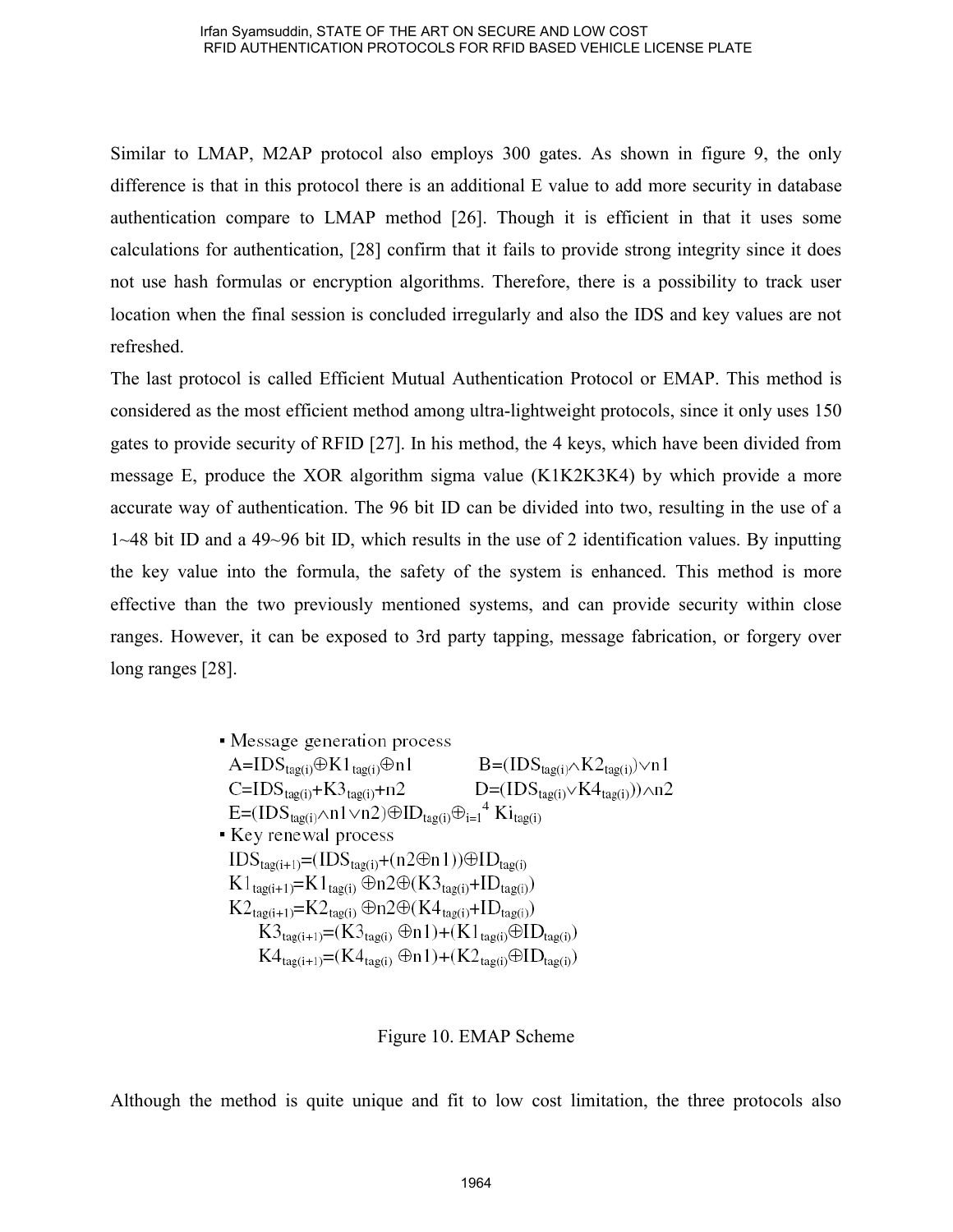criticized in terms of several weaknesses. As confirmed by Li et.al [29] who reveal these weaknesses by arguing that the protocols are not robust since there is no guarantee that the tag really recognize whether the replying messages are indeed received and verified by a legitimate reader or not.

As illustrated in [29], bit de-synchronization attack is a kind of a man-in-the-middle (MITM) applied to change message C in EMAP. The attack firstly performs eavesdrop on the protocol message exchange to obtain A||B||C. It then changes A||B||C to become A||B||C', where C'0= C $\oplus$ I<sub>0 a</sub>nd I<sub>0</sub> =(000 ... 001)<sup>3</sup>. Similarly, the attacker changes the reply D and E from the tag to D' and E', respectively. INTERNATIONAL JOURNAL ON SINART SCHEME AND INTELLIGENT SYSTEMS VOL. 8, NO. 5, DECEMBER 2013<br>
criticized in terms of several weaknesses. As continual by Li et al. [29] who eveal these<br>
weaknesses by arguing that the protoc

| Attack on <b>EMAP</b> mutual authentication:                                                            |
|---------------------------------------------------------------------------------------------------------|
| Reader $\longrightarrow$ MITM: $A  B  C$                                                                |
| MITM $\longrightarrow$ Tag: A  B  C'                                                                    |
| Tag $\longrightarrow$ MITM: $D  E$                                                                      |
| MITM $\longrightarrow$ Reader: $D'  E'$                                                                 |
| where:                                                                                                  |
| $n2' = n2 \oplus I_0$                                                                                   |
| $C' = C \oplus I_0$ $D = (IDS_{tag(i)}^{(n)} \wedge K4_{tag(i)}^{(n)}) \oplus n2'$                      |
| $D'=D\oplus I_0$                                                                                        |
| $E = (IDS_{tag(i)}^{(n)} \wedge n1 \vee n2') \oplus ID_{tag(i)} \bigoplus_{I=1}^{4} K I_{tag(i)}^{(n)}$ |
| $E' = E \oplus I_0$                                                                                     |

Figure 11. Attack on EMAP

By applying it on EMAP, the attack has an average 75% success rate for E' being accepted, no matter what the values of IDS<sup>(n)</sup><sub>tag(i)</sub>, n1 and n2 are. However, since IDS<sup>(n)</sup><sub>tag(i)</sub> is known, if [IDS<sup>(n)</sup><sub>tag(i)</sub>]<sub>0</sub>= 0, the attack succeeds with 100% rate and if if  $[IDS^{(n)}_{tag(i)}]_0 = 1$ , the success rate is only 50%. The following table depicts the final results.

| $\overline{IDS}$<br>10 | $[n1]_0$ | $\overline{n2}]_0$ | $\overline{n2'}$<br>lО | $\overline{[result_1]}_0$ | $[result_2]_0$ |
|------------------------|----------|--------------------|------------------------|---------------------------|----------------|
|                        |          |                    |                        |                           |                |
|                        |          |                    |                        |                           |                |
|                        |          |                    |                        |                           |                |
|                        |          |                    |                        |                           |                |
|                        |          |                    |                        |                           |                |
|                        |          |                    |                        |                           |                |
|                        |          |                    |                        |                           |                |
|                        |          |                    |                        |                           |                |

Table 1: Results of bit de-synchronization attack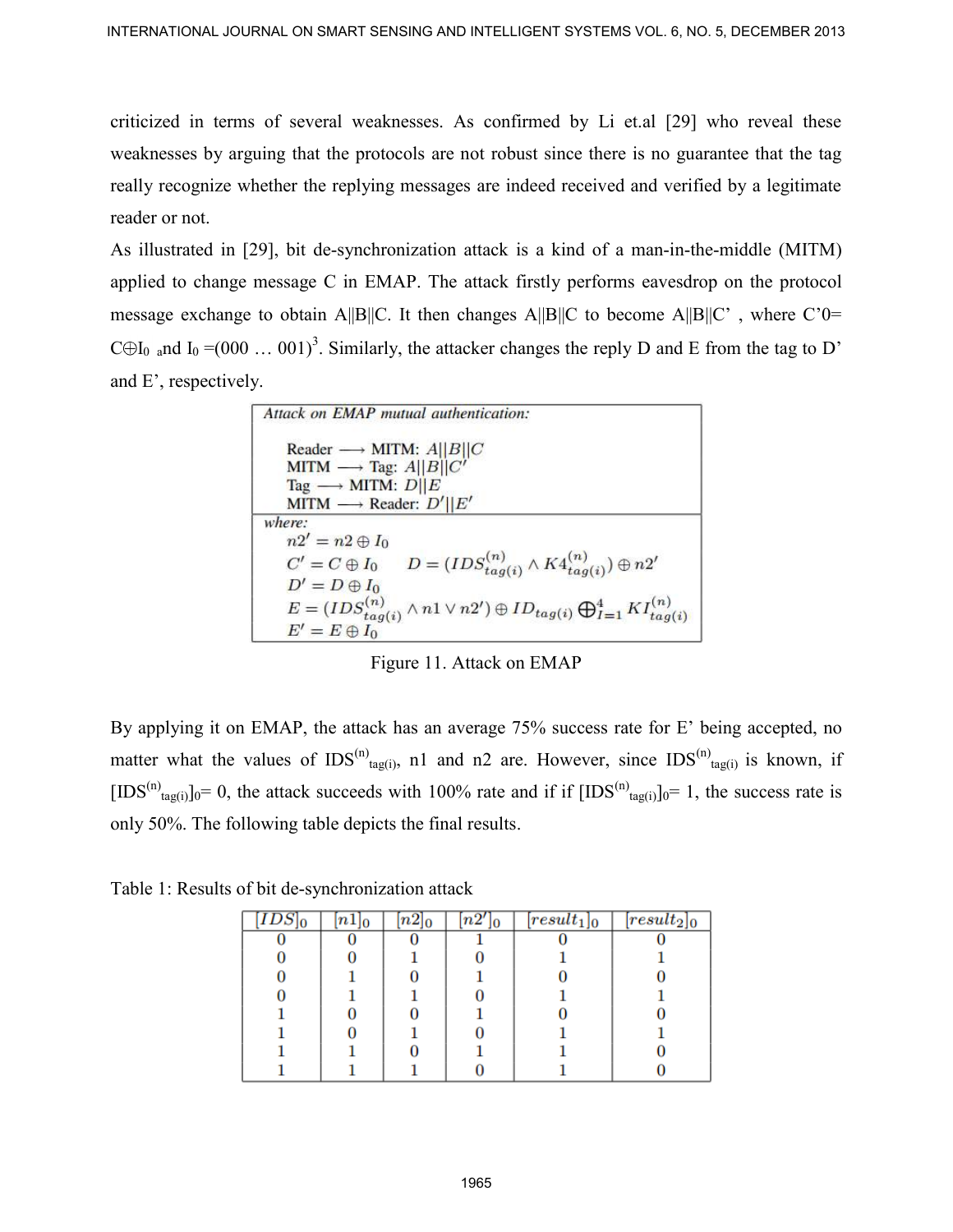As can be seen above, the tag might still accept compute the reply message based on the modified values in the received message. If this message is accepted by the reader, then the mutual authentication exist which mean both the reader and the tag will update their secrets to the attacker.

Likewise, they also proof how vulnerable these protocols from full Disclosure attacks. The attack is done by repeatedly running the incomplete protocol many times at the tag side. This action will make the tag expecting that a completion message from the reader to update its secret. If the attacker can discharge the tag in a brute force way immediately after it sends out the reply message, all the secret information in the tag can be extracted [29]. As a result, ultra lightweight protocols also do not provide full protection for forward security and location tracking.

After presenting advantages and disadvantages of all low cost RFID authentication protocols above, the author conclude the analysis in the following table [35].

| <b>Protocols</b> | <b>Tracking Protection</b> | Data Privacy | <b>Forward Security</b> |
|------------------|----------------------------|--------------|-------------------------|
| A                |                            |              |                         |
| B                |                            | 7            | $\ast$                  |
| $\mathcal{C}$    |                            |              |                         |
| D                |                            |              |                         |
| E                |                            | ۸            |                         |
| F                |                            | ∩            |                         |
| G                |                            |              |                         |
| H                |                            |              |                         |
|                  |                            |              |                         |

|  | Table 2: Summary of the analysis |  |  |
|--|----------------------------------|--|--|
|--|----------------------------------|--|--|

Notation :

- 
- sk.
- $O$  : Satisfied  $\Delta$  : Partially Satisfied
	- :Not Satisfied  $\Diamond$  : Not Available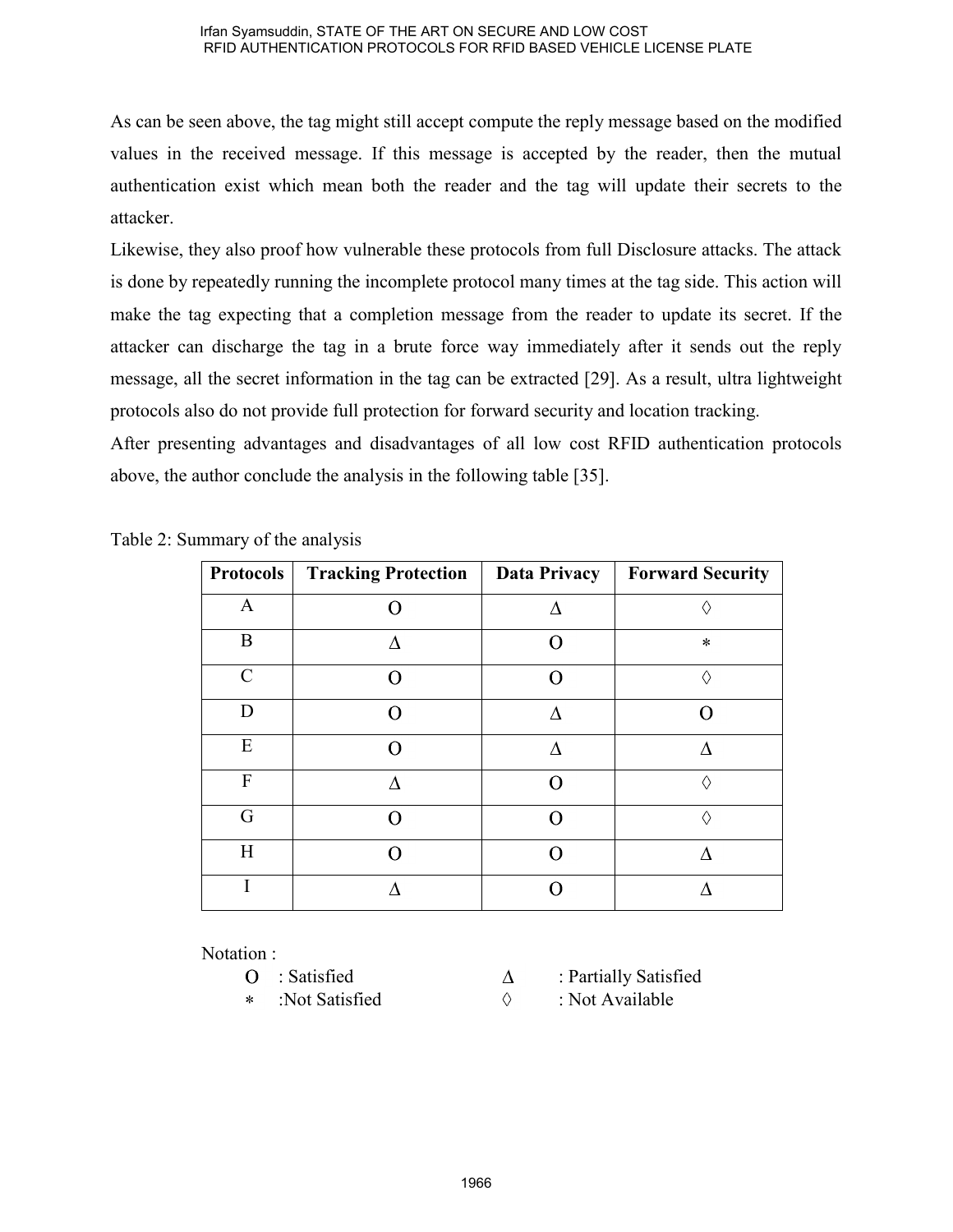### VI. CONCLUSIONS

This work is a preliminary study attempts to provide adequate survey on low cost RFID authentication protocols that would be useful for government decision makers particularly in developing country (in this case Indonesia) with respect to planning of adopting secure and low cost RFID based vehicle license plate.

Nine types of RFID authentication protocols satisfy low cost requirement as mentioned in literature. Then each of them assessed according to tracking prevention, data protection, and forward security as main security and privacy issues for RFID.

From tracking prevention perspective, it is concluded that some of protocols  $(A, C, D, E, G, H)$ offer solution for tag anonymity using different kind of cryptographic approaches such as hash, hash-chain, or random number generator, and *ultra-lightweight,* while the rest (B, F, I) apply simple techniques based on some characteristics of RFID interfaces such as RFID tag's command or tag singularization that only partially satisfy tracking prevention requirements. In terms of data protection, only three protocols  $(A, D, E)$  could not fully satisfy this aspect, while the rest  $(B, C, E)$ F, G, H, I) provide better data privacy protection. From the view point of the last feature of forward security, only single protocol (D) seems to satisfy this aspect, three other protocols (E, H, I) could not fully satisfy it while the rest protocols (A, B, C, F, G) are fail. NYERNATIONAL JOURNAL ON SUNAT SCHEINAR PARTIEN SYSTEMS VOL. AND SUNCE NOTE THE TRANSPORT THE TRANSPORT THE SENSING AND INTELLIGENTS TO THE MARTING THE MARTING CHEFT CONCEPT AND INTELLIGENTS (CONCEPT) and the content of the

In short, it is clearly seen that each low cost protocol has different security characteristics and no single protocol offers full security features. In the future, findings derived from this study will serve as the basis for government policy maker to select the right low cost RFID authentication protocols for RFID license plate under multi criteria decision analysis (MCDA) environment.

### REFERENCES

- [1] A. Juels, "Minimalist Cryptography for RFID Tags," in Blundo, C., Cimato, S. (eds.) SCN 2004. LNCS, vol. 3352, Springer, Heidelberg, 2005.
- [2] F.Karray, M.Alemzadeh, J. Abou Saleh and M.N.Arab, "Human-Computer Interaction: Overview on State of the Art", International Journal On Smart Sensing And Intelligent Systems,2008, Vol. 1, No. 1, pp.137-159.
- [3] D. Henrici, and P. Muller, "Hash-based Enhancement of Location Privacy for Radio-Frequency Identification Devices using Varying Identifiers,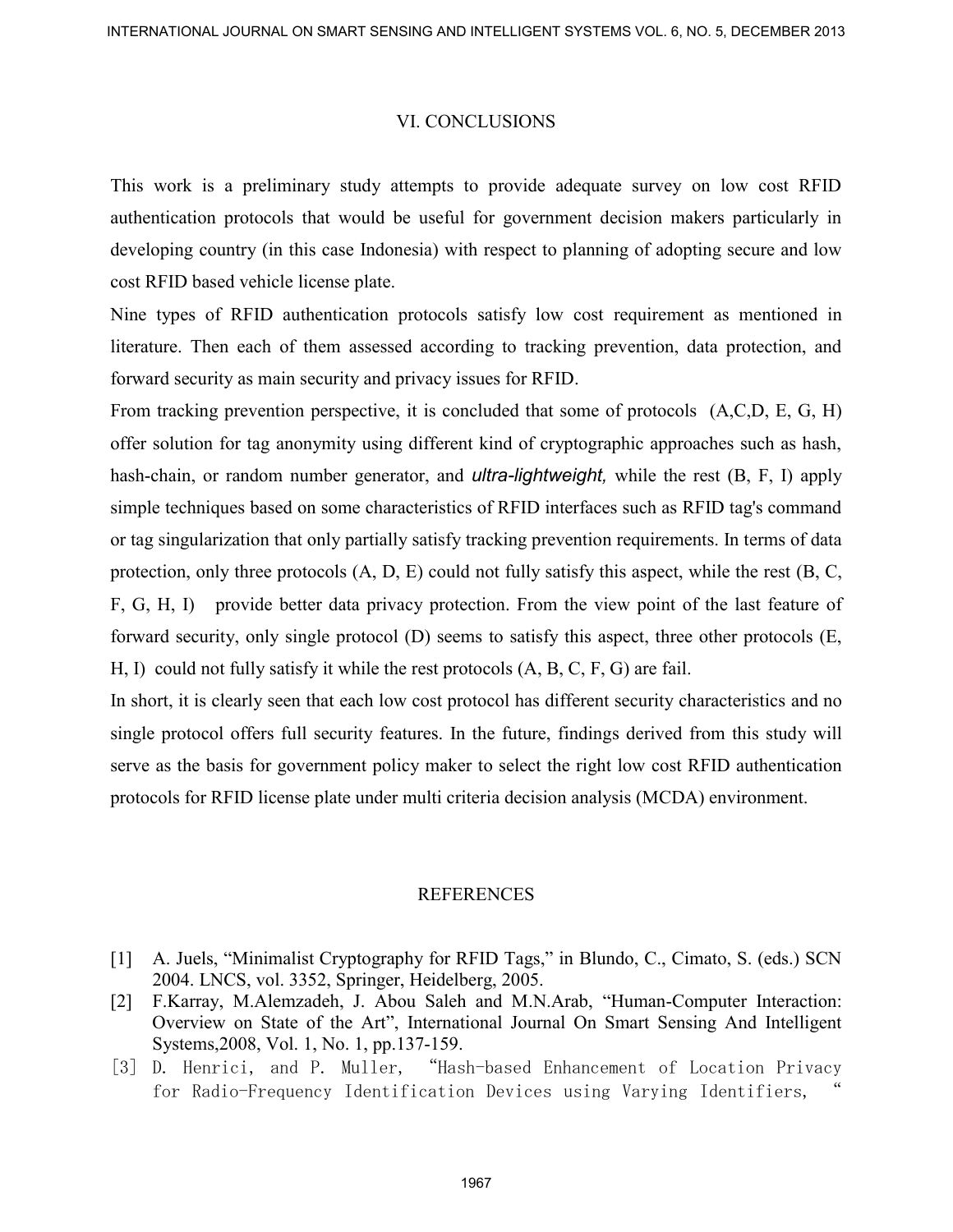in Proceedings of Workshop on Pervasive Computing and Communications Security, 2004.

- [4] D. Molnar and D. Wagner, "Privacy and Security in Library RFID Issues, Practices, and Architectures," in ACM Conference on Computer and Communication Security, 2004.
- [5] G. Avoine, P. Oechslin, "RFID Traceability: A Multilayer Problem," Financial Cryptography, 2005.
- [6] K. Rhee, J. Kwak, S. Kim, D. Won, "Challenge-response based RFID authentication protocol for distributed database environment" *International Conference on Security in Pervasive Computing* SPC 2005, pp. 70-84, 2005.
- [7] Lamport, "Password Authentication with Insecure Communication", Communications of the ACM vol. 24, no.11, pp 770-772, 1981.
- [8] M. Ohkubo, K. Suzuki, and S. Kinoshita, "Cryptographic approach to privacy-friendly tags", *RFID Privacy Workshop*, 2003.
- [9] M.Langheinrich and R.Marti, "Practical Minimalist Cryptography for RFID Privacy," *IEEE Systems Journal*, vol. 1, no. 2, Dec 2007.
- [10] P.P.Lopez, J.C.H. Castro, J.M.E. Tapiador, and A.Ribagorda, "RFID Systems: A Survey on Security Threats and Proposed Solutions," IFIP 2006, PWC 2006, LNCS 4217, pp. 159– 170, 2006.
- [11] R. Want, *Enabling Ubiquitous sensing with RFID*, Computer 37 (4), 2004, pp. 84-86.
- [12] S. Han, T.S. Dhillon, and E. Chang, "Anonymous Mutual Authentication Protocol for RFID Tag Without Back-End Database," MSN 2007, LNCS 4864, pp. 623–632.
- [13] S. Han, V. Potdar, and E. Chang, "Mutual Authentication Protocol for RFID Tags Based on Synchronized Secret Information with Monitor", ICCSA 2007, LNCS 4707, pp. 227 – 238, 2007.
- [14] S. Lee, H. Lee, T. Asano, and K. Kim, "Enhanced RFID Mutual Authentication Scheme based on Synchronized Secret Information", *AUTO-ID Labs White Paper, WPHARDWARE* 032, 2006.
- [15] S.A. Weis, S.E. Sarma, R.L. Rivest, D.W. Engels, "Security & Privacy Aspects of Low-Cost Radio Frequency Identification Systems, "*Security in Pervasive Computing*, LNCS no. 2802, pp. 201-212, 2004.
- [16] S.E.Sarma, S.A.Weis, and D.W.Engels, "RFID systems, security and privacy implications," in *Technical Report MIT-AUTOID-WH-014*, AutoID center, MIT, Cambridge, 2002.
- [17] S.L. Garfinkel, A.Juels and R. Pappu, "RFID Privacy: An Overview of Problems and Proposed Solutions," *IEEE Security and Privacy* May 2005, pp. 34-43.
- [18] S.M.Lee, Y.J.Hwang, D.H.Lee, and J.I.Lim, "Efficient Authentication for Low-Cost RFID Systems, " in *International Conference on Computational Science and Its Applications*, pp. 619–627, May 2005
- [19] T. Dimitriou, "A Lightweight RFID Protocol to Protect against Traceability and Cloning Attacks," in International Conference on Security and Privacy for Emerging Areas in Communication Networks, September 2005.H. Poor, An Introduction to Signal Detection and Estimation. New York: Springer-Verlag, 1985, ch. 4.
- [20] J. Curtin, R. Kauffman, and F. Riggins, "Making the 'MOST' out of RFID technology: A research agenda for the study of the adoption, usage and impact of RFID," *Information Technology and Management,* vol. 8, no. 2, 87–110. 2007
- [21] R. Das, "RFID Tag Sales in 2005—How Many and Where," DTechEx Ltd., 2005.